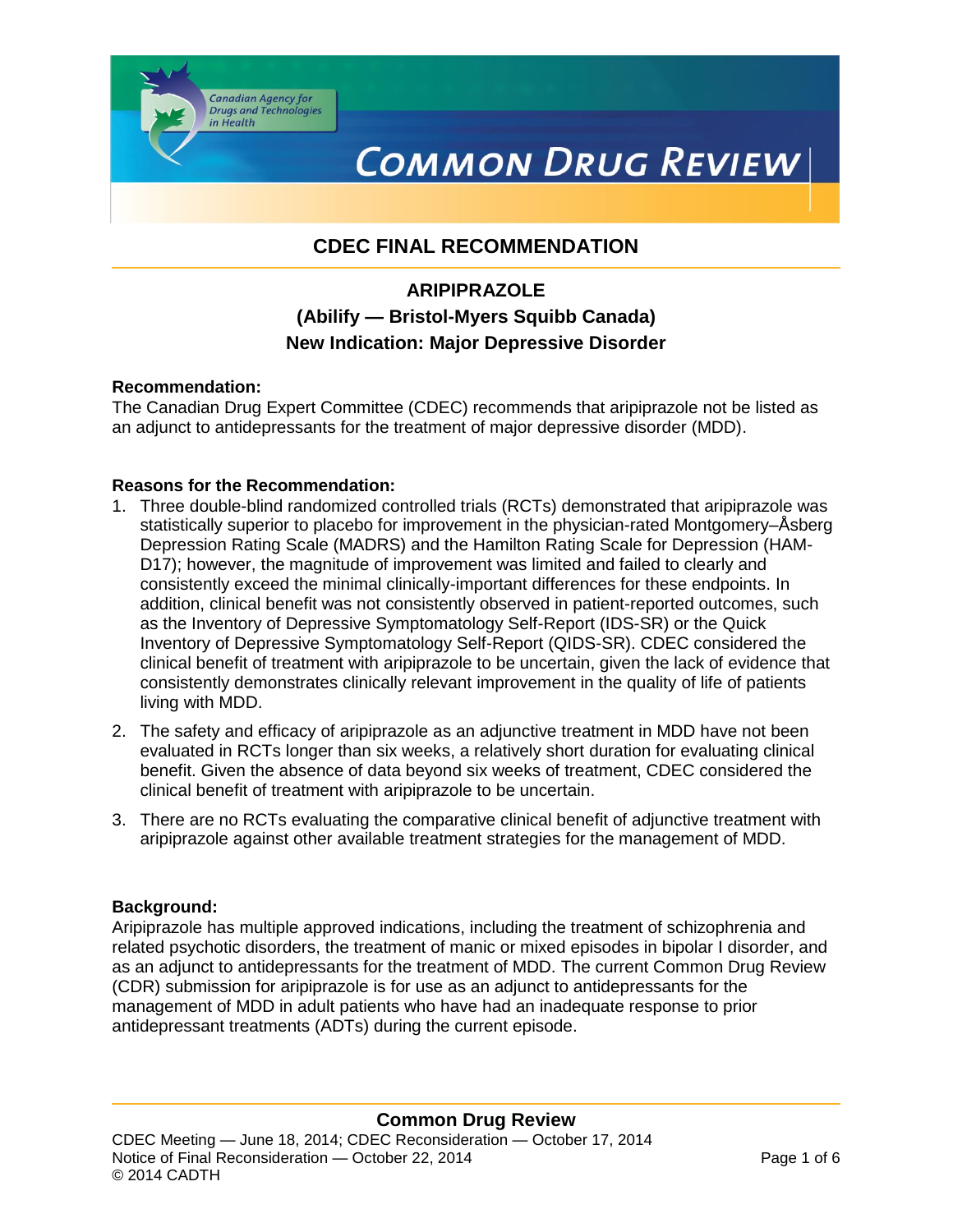Aripiprazole is available as tablets of 2 mg, 5 mg, 10 mg, 15 mg, 20 mg, and 30 mg. The efficacy of aripiprazole as an adjunctive therapy for the treatment of MDD was established within a dose range of 2 mg per day to 20 mg per day. The recommended dose ranges from 2 mg to 15 mg administered once a day, with a starting dose of 2 mg per day to 5 mg per day. Dose adjustments of up to 5 mg per day should occur gradually, at intervals of no less than one week.

## **Summary of CDEC Considerations**

CDEC considered the following information prepared by CDR: a systematic review of RCTs of aripiprazole in MDD, a critique of the manufacturer's pharmacoeconomic evaluation, and patient group-submitted information about outcomes and issues important to individuals living with MDD.

## **Patient Input Information:**

The following is a summary of information provided by one patient group that responded to the CDR call for patient input:

- Depression is common, can last for a period of weeks, months or years, and has many symptoms that can affect all aspects of people's lives.
- Caregivers often have to educate family members and friends about the condition while combating prejudice and the stigma that isolates patients and their families, monitor their loved one's mental state and use of medication without becoming intrusive, and take care of their own health.
- Currently available pharmaceutical therapies for the treatment of MDD are limited by moderate to severe adverse effects.
- Individuals living with MDD believe that new therapies with fewer side effects or side effects that are no worse than those they have experienced should be made available promptly, in part because some drug therapies lose their effectiveness over time and because patients often need to try several drug therapies before finding one that works.
- Individuals living with MDD particularly desire drug therapies that are not associated with weight gain. They believe such therapies will have higher rates of adherence.

# **Clinical Trials**

The CDR systematic review included three double-blind, placebo-controlled RCTs of adults who had an inadequate response to prior ADTs. Study 139 ( $N = 362$ ), study 163 ( $N = 381$ ) and study 165 (N = 349) were identically designed and consisted of three phases:

- Screening phase (phase  $A$ ) the objective of phase A was to select patients with a diagnosis of major depressive episodes, as defined by DSM-IV-TR criteria, and to ensure discontinuation of previous psychotropic drugs.
- Run-in phase (phase  $B$ ) the objective of phase B was to identify patients with MDD who were inadequately responding to ADT. Patients in phase B were assigned to open-label ADT including escitalopram, fluoxetine, paroxetine controlled release (CR), sertraline or venlafaxine extended release (XR) plus placebo and their response was measured at eight weeks.
- Double-blind phase (phase  $C$ ) the objective of phase C was to establish the comparative efficacy and safety of aripiprazole over placebo as an adjunct to ADT in patients with MDD who had inadequately responded to ADT. Patients were randomized (1:1) to receive aripiprazole or placebo.

# **Common Drug Review**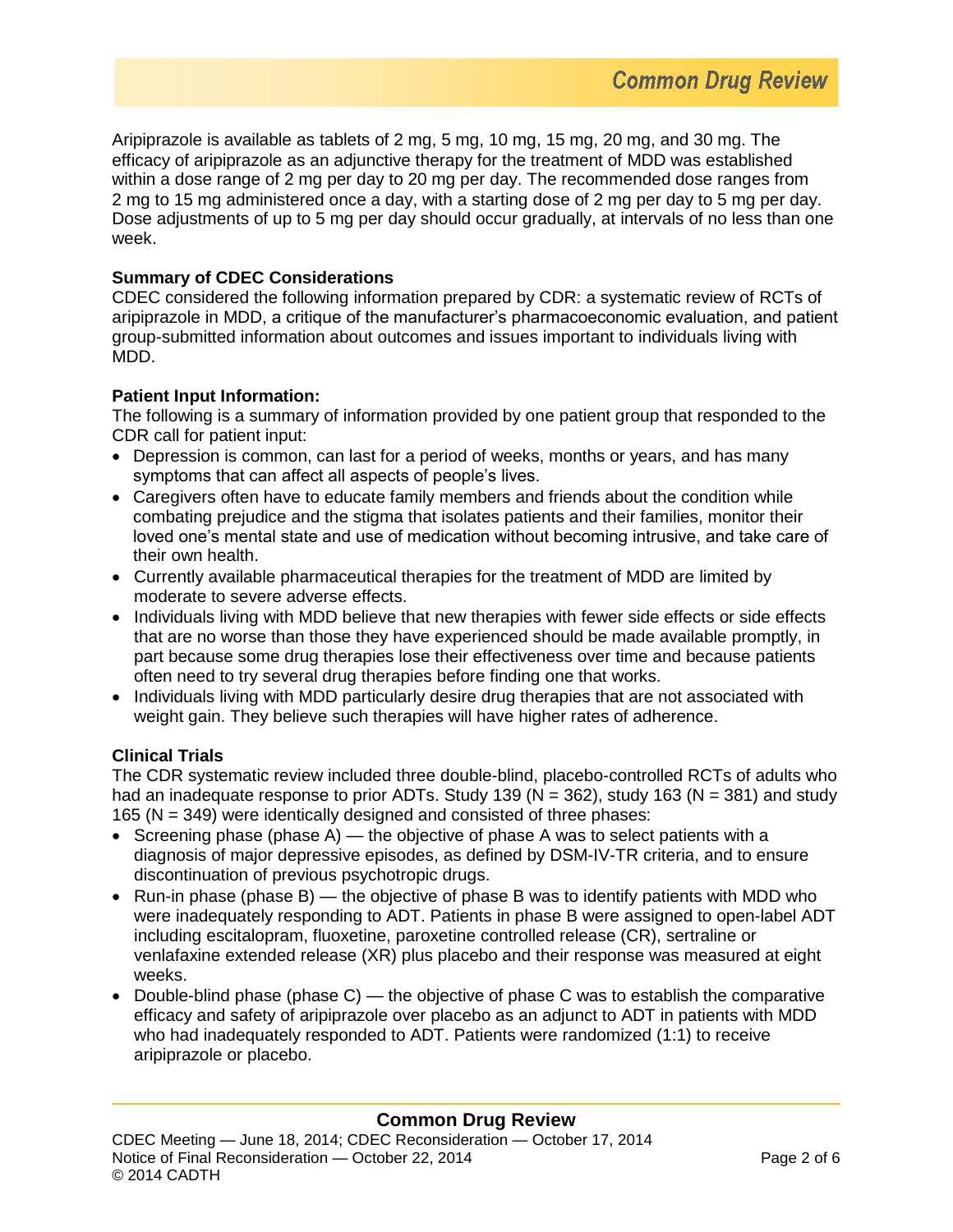# **Outcomes**

Outcomes were defined a priori in the CDR systematic review protocol. Of these, CDEC discussed the following:

- MADRS a 10-item clinician-rated questionnaire used to measure the severity of depressive symptoms. The score ranges from 0 to 60, where higher scores indicate more severe symptoms.
	- Response defined by  $\geq 50\%$  reduction in the MADRS total score during phase C.
	- Remission defined by ≥ 50% reduction in the MADRS total score during phase C and a MADRS total score of ≤ 10.
- IDS-SR a self-reported 30-item tool that measures depressive symptom severity.
- QIDS-SR a self-reported 16-item tool that measures depressive symptom severity derived from the IDS.
- HAM-D17— a clinician-rated questionnaire used to assess the severity of depression. The score ranges from 0 to 53, where higher scores represent more severe symptoms.
- Quality of Life Enjoyment and Satisfaction Questionnaire (Q-LES-Q) short form a 16-item self-reported questionnaire used to assess quality of life.
- Sheehan Disability Scale (SDS) a 3-item self-reported questionnaire used to assess the degree to which the symptoms of depression, anxiety, panic, and phobia interfere with the patient's work, family, and social life.
- Serious adverse events, total adverse events, extrapyramidal symptom (EPS)-related adverse events, and withdrawals due to adverse events.

# *Efficacy*

- Aripiprazole was superior to placebo for changes in MADRS total score in all three studies. The mean difference (MD) for aripiprazole versus placebo was  $-3.01$  (95% CI:  $-4.66$  to  $-1.37$ ) in study 139,  $-2.84$  (95% CI:  $-4.53$  to  $-1.15$ ) in study 163, and  $-3.73$  (95% CI:  $-5.44$ to  $-2.02$ ) in study 165.
- There were no statistically significant differences between aripiprazole and placebo for changes in the IDS-SR or QIDS-SR in any of the included studies.
- A statistically significantly greater proportion of aripiprazole-treated patients demonstrated a response and/or remission compared with placebo (CDR-calculated absolute risk increase):
	- Response: 10% (95% CI: 0% to 19%) in study 139; 15% (95% CI: 6% to 24%) in study 163; and 20% (95% CI: 10% to 30%) in study 165.
	- Remission: 10% (95% CI: 2% to 19%) in study 139; 10% (95% CI: 2% to 19%) in study 163; and 18% (95% CI: 9% to 26%) in study 165.
- Aripiprazole was superior to placebo for changes in HAM-D17 total score, with MDs of  $-0.28$ (95% CI: ‒3.54 to ‒1.02) in study 139, ‒2.35 (95% CI: ‒3.60 to ‒1.11) in study 163, and  $-2.52$  (95% CI:  $-3.84$  to  $-1.20$ ) in study 165.
- There was a statistically significant difference between aripiprazole and placebo for change in SDS mean score in study 163 (MD:  $-0.57$ ; 95% CI:  $-1.02$  to  $-0.13$ ); however, there was no statistically significant difference in study 139 (MD:  $-0.46$ ; 95% CI:  $-0.93$  to 0.01) or study 165 (MD: -0.42; 95% CI: -0.88 to 0.04).
- Results for the Q-LES-Q were reported as follows:
	- Overall life satisfaction: Statistically significant difference favouring aripiprazole in all three studies, with MDs of 0.25 (95% CI: 0.07 to 0.44) in study 139, 0.19 (95% CI: 0.01 to 0.36) in study 163, and 0.33 (95% CI: 0.13 to 0.52) in study 165.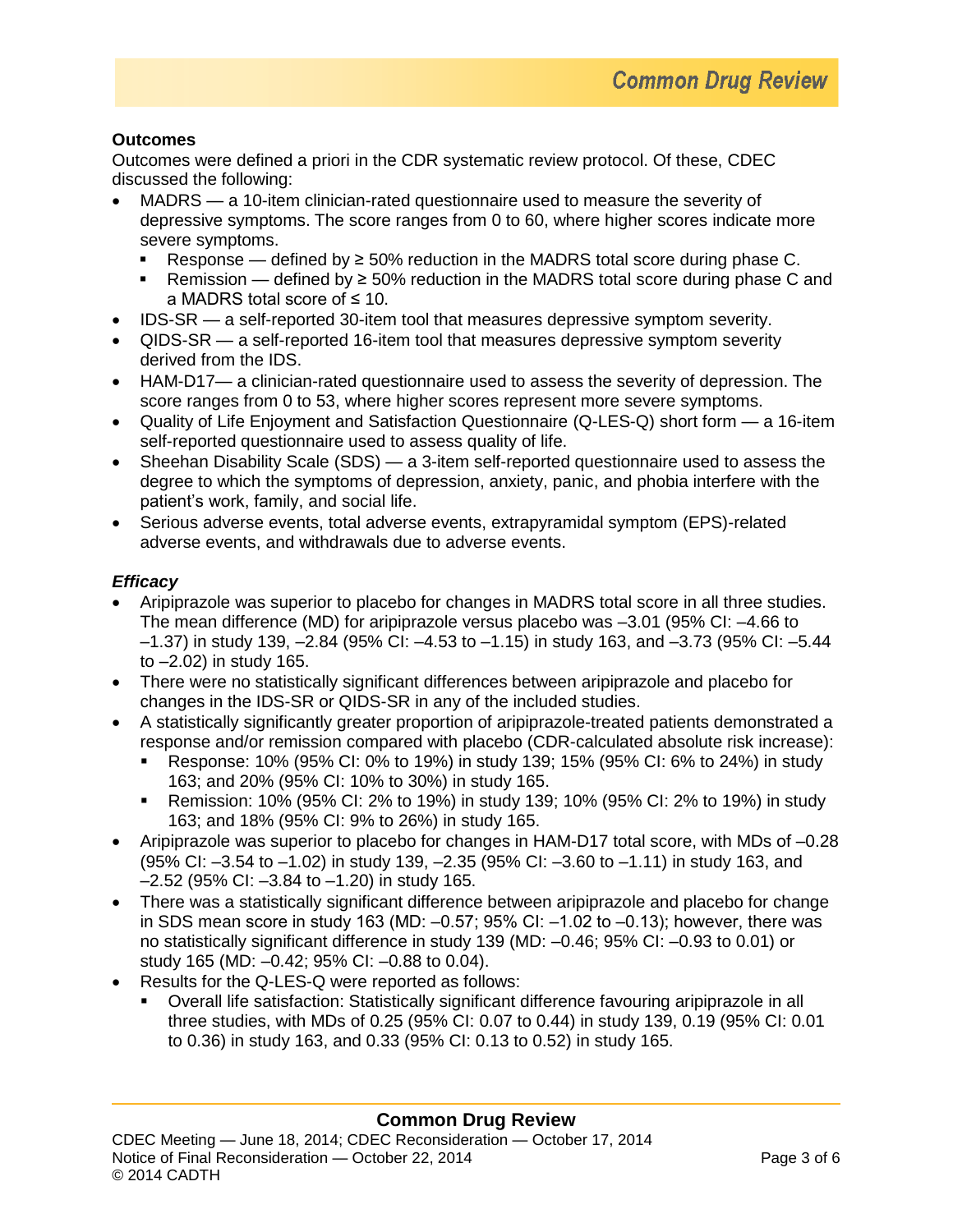- Overall general subscore: Statistically significant difference favouring aripiprazole in study 163 (MD: 4.15; 95% CI: 1.26 to 7.05) and study 165 (MD: 4.65; 95% CI: 1.50 to 7.81); however, there was no statistically significant difference in study 139 (MD: 2.33; 95% CI: -0.49 to 5.15).
- Satisfaction with medication: no statistically significant differences between aripiprazole and placebo in any of the included studies.

# *Harms (Safety and Tolerability)*

- The proportion of patients with at least one serious adverse event was reported as follows:
	- Study 139: 1.1% with aripiprazole and 1.7% with placebo
	- Study 163: 0.5% with aripiprazole and 0% with placebo
	- Study 165: 0.6% with aripiprazole and 0.6% with placebo.
- The proportion of patients with at least one adverse event was reported as follows:
	- Study 139: 81.9% with aripiprazole and 62.5% with placebo
	- Study 163: 81.5% with aripiprazole and 63.2% with placebo
	- Study 165: 80.7% with aripiprazole and 68.6% with placebo.
- The most commonly reported adverse events were akathisia, restlessness, fatigue, insomnia, vision blurred, somnolence, and constipation. A greater proportion of aripiprazoletreated patients (range: 25.6% to 33.9%) reported EPS-related adverse events than those in the placebo group (range: 7.6% to 9.7%). Weight gain was infrequent and comparable in both the aripiprazole and placebo treatment groups.
- The proportion of patients who withdrew from the trial due to adverse events was reported as follows:
	- Study 139: 3.3% with aripiprazole and 2.2% with placebo
	- Study 163: 3.7% with aripiprazole and 1.1% with placebo
	- Study 165: 6.2% with aripiprazole and 1.7% with placebo.

#### **Cost and Cost-Effectiveness**

The manufacturer submitted a cost-utility analysis (CUA) comparing aripiprazole with quetiapine (extended release formulation) in the primary analysis, and aripiprazole with quetiapine, risperidone, and olanzapine in the secondary analysis. The CUA was based on an indirect treatment comparison, funded by the manufacturer, which compared aripiprazole with other selected atypical antipsychotics for the treatment of MDD (i.e., quetiapine, risperidone, and olanzapine). The manufacturer reported that, over a lifetime horizon, aripiprazole was associated with an incremental cost per quality-adjusted life-year (QALY) gained of \$4,829. The secondary analysis showed that risperidone dominated aripiprazole, quetiapine, and olanzapine (i.e., risperidone was both less costly and more effective than the comparators).

CDR identified a number of limitations with the manufacturer's CUA: uncertainty with respect to the comparative clinical efficacy among the treatments, the assumption that quetiapine would be used at 300 mg daily instead of a range from 150 mg to 300 mg daily, and the use of an extremely long time horizon (appeared to be set at 999 years). Given the issues identified with the manufacturer's model, CDR conducted a reanalysis based on:

- A lifetime horizon of 30 to 55 years, based on life expectancy of 75 to 100 years.
- Assuming an equal distribution of the three quetiapine doses 150 mg per day, 200 mg per day, and 300 mg per day among the simulated patients, instead of 300 mg per day for all patients.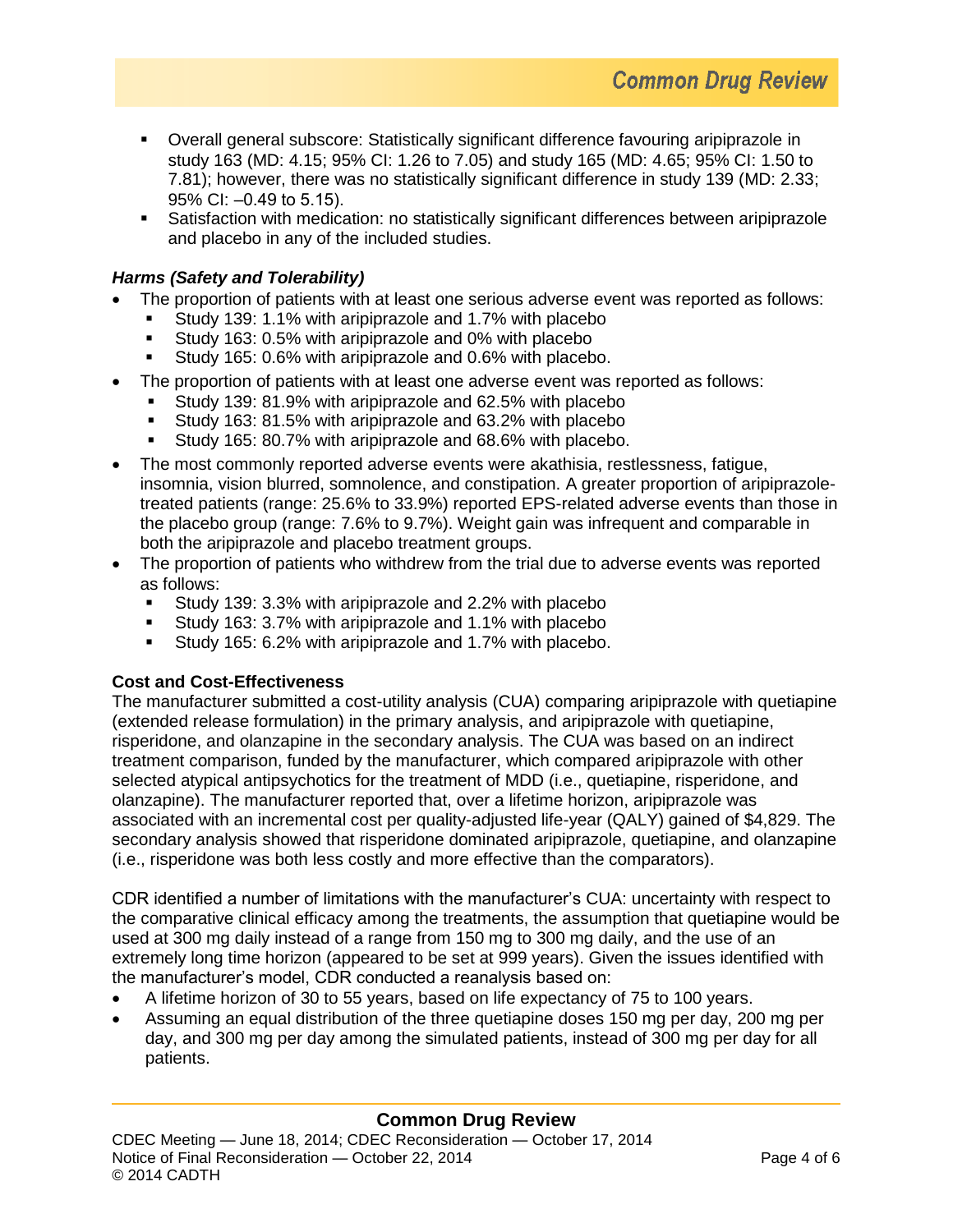Half of the patients treated with quetiapine as monotherapy, instead of adjunct to other antidepressants.

Based on the CDR re-analysis, the incremental cost per QALY of aripiprazole was \$8,231 when compared with quetiapine. Issues regarding uncertainty with the comparative clinical efficacy could not be accounted for in the CDR reanalyses.

Aripiprazole is priced at \$3.00 per 2 mg tablet, \$3.38 per 5 mg tablet, and \$3.89 per 10 mg, 15 mg, 20 mg, or 30 mg tablet. At the recommended daily doses, aripiprazole costs \$3.00 to \$3.89 daily (2 mg to 15 mg daily), which is more costly than the extended release formulation of quetiapine (\$0.40 to \$1.54, 50 mg to 300 mg daily).

#### **Other Discussion Points:**

CDEC noted the following:

- There is uncertainty regarding the effectiveness of adjunctive treatment compared with switching to another drug as monotherapy for patients with MDD refractory to initial monotherapy.
- Aripiprazole is the only drug indicated for use as adjunctive treatment for MDD in Canada; however, other less costly atypical antipsychotics are also used adjunctively for MDD in Canadian clinical practice.
- A network meta-analysis submitted by the manufacturer suggested that there were no statistically significant differences in remission rates between aripiprazole and other atypical antipsychotics (e.g., quetiapine, olanzapine, and risperidone); however, the considerable heterogeneity between the included studies limits the ability to draw conclusions regarding the comparative efficacy of these drugs for the management of MDD.

#### **Research Gaps:**

CDEC noted that there is insufficient evidence regarding the following:

- There are no head-to-head trials comparing aripiprazole against other treatment strategies used for the treatment of patients with MDD.
- The following relevant patient groups were excluded from the RCTs: patients younger than 18 or older than 65 years; those with significant comorbidities; or those who had failed > 3 antidepressants.
- All of the included RCTs were limited to six weeks in duration; therefore, long-term controlled trials regarding the efficacy and safety of aripiprazole in the management of MDD is needed.

#### **June 18, 2014 Meeting**

#### **CDEC Members:**

Dr. Robert Peterson (Chair), Dr. Lindsay Nicolle (Vice-Chair), Dr. Ahmed Bayoumi,

- Dr. Bruce Carleton, Ms. Cate Dobhran, Mr. Frank Gavin, Dr. John Hawboldt,
- Dr. Peter Jamieson, Dr. Kerry Mansell, Dr. Irvin Mayers, Dr. Yvonne Shevchuk,
- Dr. James Silvius, and Dr. Adil Virani.

#### **Regrets:**

None

# **Common Drug Review**